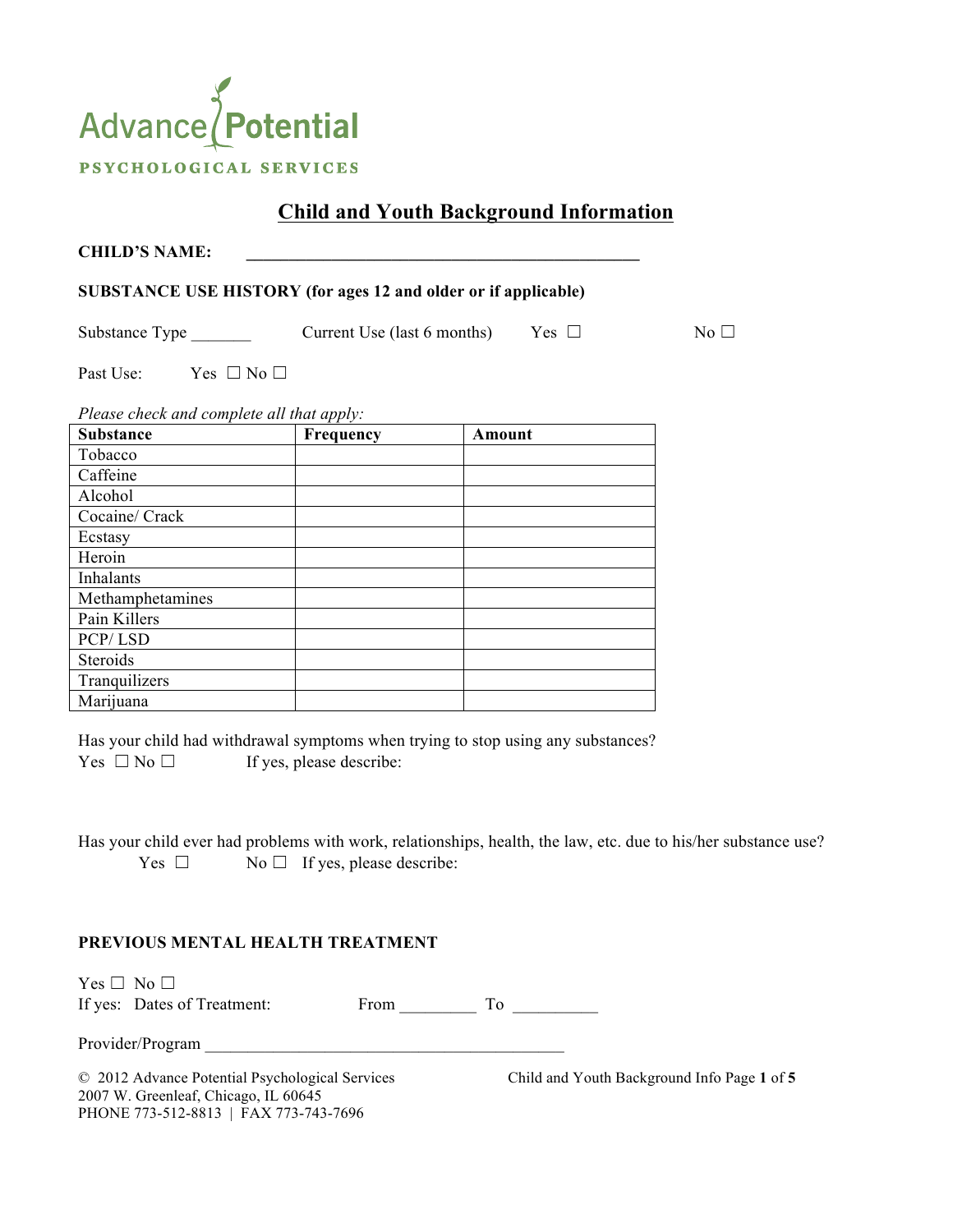## **Type of Treatment:**

| $\Box$ Outpatient Counseling<br>$\Box$ Psychiatric Hospitalization<br>$\Box$ Self-help/Support Groups | $\Box$ Medication (mental health)<br>$\Box$ Drug/Alcohol Treatment |
|-------------------------------------------------------------------------------------------------------|--------------------------------------------------------------------|
| Primary Care Physician & Medical Care                                                                 |                                                                    |
|                                                                                                       |                                                                    |
| Physician Address:                                                                                    |                                                                    |
|                                                                                                       |                                                                    |
| <b>Emergency Contact:</b>                                                                             |                                                                    |

Medical:

#### **MEDICAL INFORMATION**

Date of last physical exam: Has your child experienced any of the following medical conditions during his/her lifetime?

| <b>Allergies</b>             | Asthma          | Headaches        | Stomach Aches               |
|------------------------------|-----------------|------------------|-----------------------------|
| Chronic Pain                 | Surgery         | Serious Accident | Head injury                 |
| Dizziness/fainting           | Meningitis      | Seizures         | Vision problems             |
| High Fevers                  | Diabetes        | Hearing problems | Miscarriage                 |
| Sexually Transmitted Disease | <b>Abortion</b> | Sleep Disorder   | $\Box$ Other (please list): |
|                              |                 |                  |                             |

Please list any CURRENT health concerns:

Current prescription medications:

Medication Dosage: <br>  $\Box$  Date First Prescribed:

Prescribed By: \_\_\_\_\_\_\_\_\_\_\_\_\_\_\_\_\_\_\_\_\_\_\_\_\_\_\_\_\_\_\_\_\_\_\_\_\_\_\_\_\_\_\_\_\_\_\_\_\_\_\_\_\_

Current over-the-counter medications (including vitamins, herbal remedies, etc.):

Please list any allergies and/or adverse reactions to medications:

© 2012 Advance Potential Psychological Services Child and Youth Background Info Page **2** of **5** 2007 W. Greenleaf, Chicago, IL 60645 PHONE 773-512-8813 | FAX 773-743-7696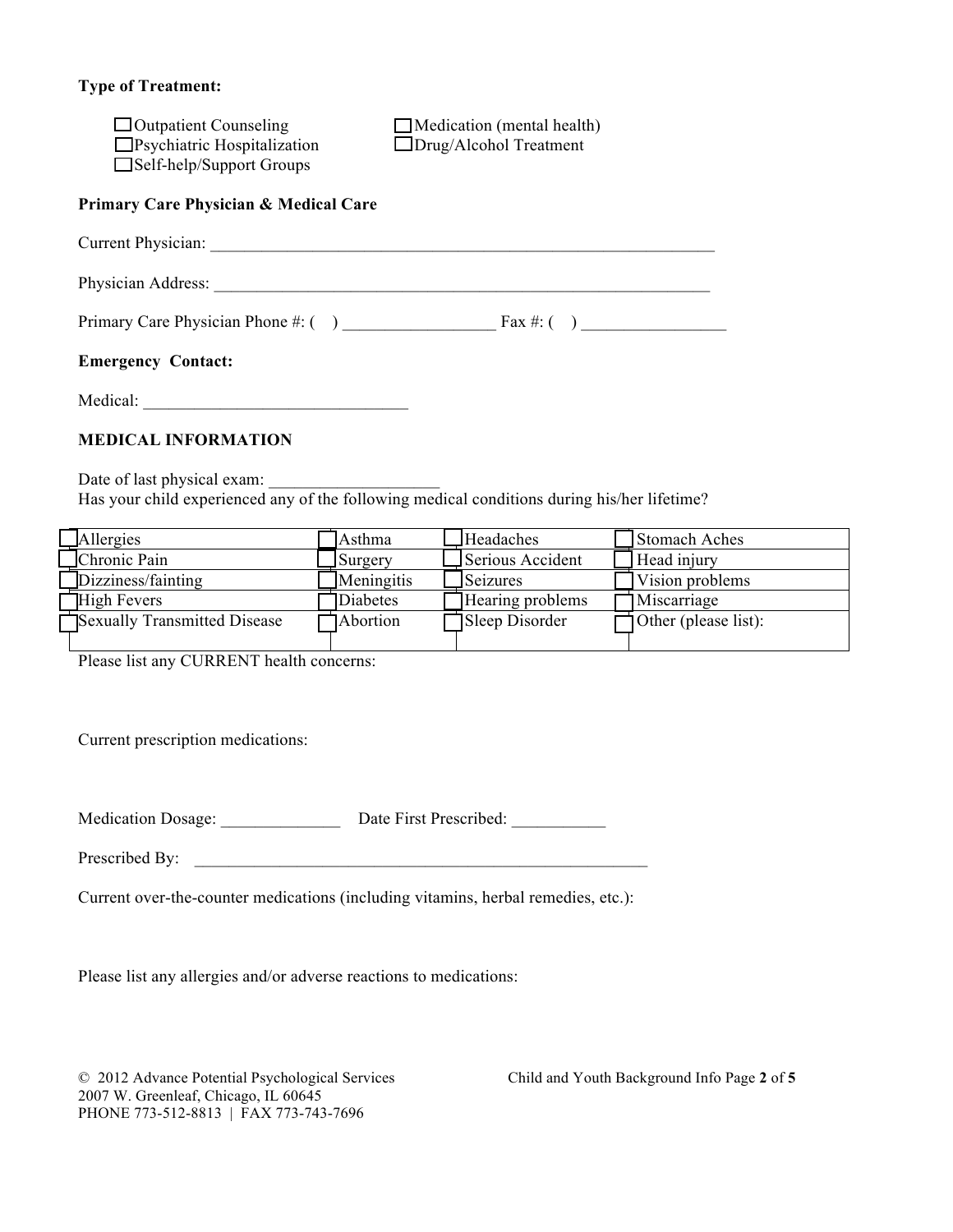# **SCHOOL INFORMATION**

| Current grade/placement:                                                                                                                                                                                                                                                                                                                                                                                      |                     |      |                              |  |                     |
|---------------------------------------------------------------------------------------------------------------------------------------------------------------------------------------------------------------------------------------------------------------------------------------------------------------------------------------------------------------------------------------------------------------|---------------------|------|------------------------------|--|---------------------|
| This year's school grades:                                                                                                                                                                                                                                                                                                                                                                                    | Excellent $\bullet$ | Good | $\circ$                      |  | Fair O Poor O       |
| Past school grades:                                                                                                                                                                                                                                                                                                                                                                                           | Excellent $\bullet$ | Good | $\circ$                      |  | Fair O Poor O       |
| This year's school behavior:                                                                                                                                                                                                                                                                                                                                                                                  | Excellent $\bullet$ | Good | $\circ$                      |  | Fair O Poor O       |
| Past school behavior:                                                                                                                                                                                                                                                                                                                                                                                         | Excellent $\bullet$ | Good | O                            |  | Fair O Poor O       |
| Has your child had any of the following difficulties at school?                                                                                                                                                                                                                                                                                                                                               |                     |      |                              |  |                     |
| Suspension                                                                                                                                                                                                                                                                                                                                                                                                    | Incomplete homework |      |                              |  | Learning problems   |
| $\Box$ Referrals or detentions                                                                                                                                                                                                                                                                                                                                                                                | $\Box$ Poor grades  |      |                              |  | Teased or picked on |
| Speech problems                                                                                                                                                                                                                                                                                                                                                                                               | Attendance problems |      |                              |  | Gang influence      |
| $No$ $O$<br>Does your child have an after-school provider? Yes $\bigcirc$                                                                                                                                                                                                                                                                                                                                     |                     |      |                              |  |                     |
| If so, who? $\qquad \qquad$                                                                                                                                                                                                                                                                                                                                                                                   |                     |      |                              |  |                     |
| Has your child ever repeated a grade?                                                                                                                                                                                                                                                                                                                                                                         |                     |      | Yes $\bigcirc$ No $\bigcirc$ |  |                     |
| Skipped a grade?                                                                                                                                                                                                                                                                                                                                                                                              |                     |      | Yes $\bigcirc$ No $\bigcirc$ |  |                     |
|                                                                                                                                                                                                                                                                                                                                                                                                               |                     |      |                              |  |                     |
| If yes, which one(s)? $\frac{1}{\sqrt{1-\frac{1}{\sqrt{1-\frac{1}{\sqrt{1-\frac{1}{\sqrt{1-\frac{1}{\sqrt{1-\frac{1}{\sqrt{1-\frac{1}{\sqrt{1-\frac{1}{\sqrt{1-\frac{1}{\sqrt{1-\frac{1}{\sqrt{1-\frac{1}{\sqrt{1-\frac{1}{\sqrt{1-\frac{1}{\sqrt{1-\frac{1}{\sqrt{1-\frac{1}{\sqrt{1-\frac{1}{\sqrt{1-\frac{1}{\sqrt{1-\frac{1}{\sqrt{1-\frac{1}{\sqrt{1-\frac{1}{\sqrt{1-\frac{1}{\sqrt{1-\frac{1}{\sqrt{1$ |                     |      |                              |  |                     |
| Has your child ever received Special Education services?<br>$Yes \Box No \Box$                                                                                                                                                                                                                                                                                                                                |                     |      |                              |  |                     |
| If yes, please describe services received and reason for services:                                                                                                                                                                                                                                                                                                                                            |                     |      |                              |  |                     |

What does your child's teacher(s) say about him/her?

# **FAMILY AND DEVELOPMENTAL HISTORY**

## **CHILD'S NAME:** \_\_\_\_\_\_\_\_\_\_\_\_\_\_\_\_\_\_\_\_\_\_\_\_\_\_\_\_\_\_\_\_\_\_\_\_\_\_\_\_\_\_\_\_\_\_\_

*Include everyone who lives with the child:* 

| <b>Name of Person</b> | <b>Relation to Child</b> | Age of Person | <b>Quality of Relationship With Child</b> |
|-----------------------|--------------------------|---------------|-------------------------------------------|
|                       |                          |               | (Good, Fair or Poor)                      |
|                       |                          |               |                                           |
|                       |                          |               |                                           |
|                       |                          |               |                                           |
|                       |                          |               |                                           |
|                       |                          |               |                                           |
|                       |                          |               |                                           |
|                       |                          |               |                                           |

© 2012 Advance Potential Psychological Services Child and Youth Background Info Page **3** of **5** 2007 W. Greenleaf, Chicago, IL 60645 PHONE 773-512-8813 | FAX 773-743-7696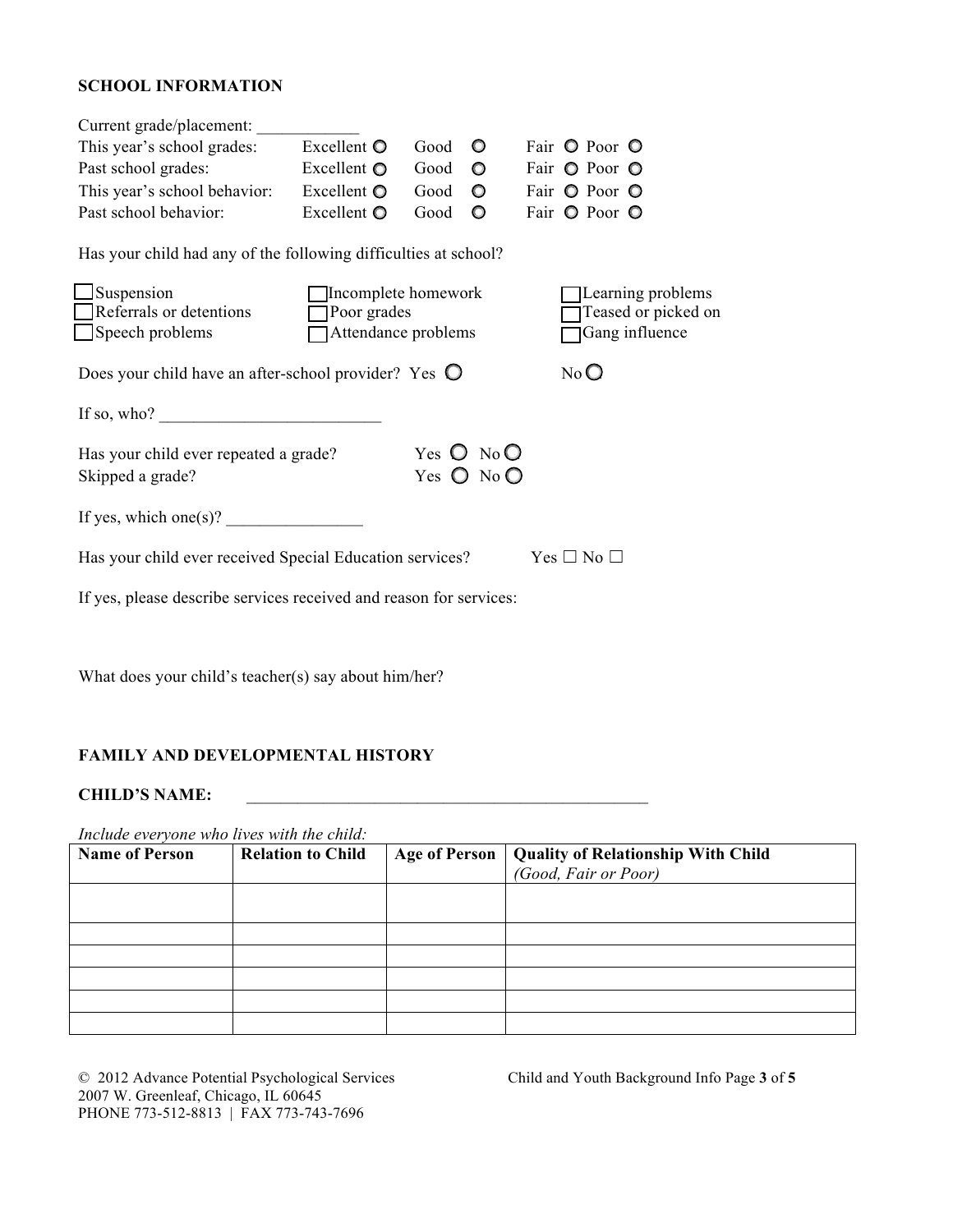|  | Is there a family history of mental health problems? | Yes $\square$ | $N_0 \Box$ |                                                                                                                                       |
|--|------------------------------------------------------|---------------|------------|---------------------------------------------------------------------------------------------------------------------------------------|
|  |                                                      |               |            | If yes, who? Mother $\square$ Father $\square$ Stepmother $\square$ Stepfather $\square$ Siblings $\square$ Other Relatives $\square$ |

| Hyperactivity    | Sexual Abuse           | Depression    |  |
|------------------|------------------------|---------------|--|
| Manic Depression | Suicide                | Anxiety       |  |
| Panic Attacks    | Obsessive-Compulsive   | Anger/Abusive |  |
| Schizophrenia    | <b>Eating Disorder</b> | Alcohol Abuse |  |
| Drug Abuse       |                        |               |  |

| O Parents legally married |
|---------------------------|
| OLiving together          |
| OParents divorced         |

**OPermanently separated** Parents temporarily **O**separated

Father remarried: Number of times

Mother remarried: Number of times

Please check if your child has experienced any of the following types of trauma or loss:

| <b>Emotional Abuse</b> | Neglect                      | Lived (lives) in a Foster Home |  |
|------------------------|------------------------------|--------------------------------|--|
| Sexual Abuse           | Violence in the Home         | <b>Multiple Family Moves</b>   |  |
| Physical Abuse         | Crime Victim                 | Homelessness                   |  |
| Parent Substance Abuse | Parent Illness               | Loss of a Loved One            |  |
| Teen Pregnancy         | Placed Child for<br>Adoption | <b>Financial Problems</b>      |  |

Were there any medical problems during the pregnancy or birth of your child? Yes  $\bigcirc$  No  $\bigcirc$ If yes, please describe:

Did the biological mother use any tobacco, medication, street drugs, or alcohol while pregnant with this child? Yes  $\bigcirc$  No  $\bigcirc$ 

If yes, please describe substances used, quantity, and frequency:

| <b>Substance</b> | Frequency | Amount |
|------------------|-----------|--------|
| Tobacco          |           |        |
| Caffeine         |           |        |
| Alcohol          |           |        |
| Cocaine/ Crack   |           |        |
| Ecstasy          |           |        |
| Heroin           |           |        |
| Inhalants        |           |        |
| Methamphetamines |           |        |
| Pain Killers     |           |        |
| PCP/LSD          |           |        |
| Steroids         |           |        |
| Tranquilizers    |           |        |
| Marijuana        |           |        |

© 2012 Advance Potential Psychological Services Child and Youth Background Info Page **4** of **5** 2007 W. Greenleaf, Chicago, IL 60645 PHONE 773-512-8813 | FAX 773-743-7696